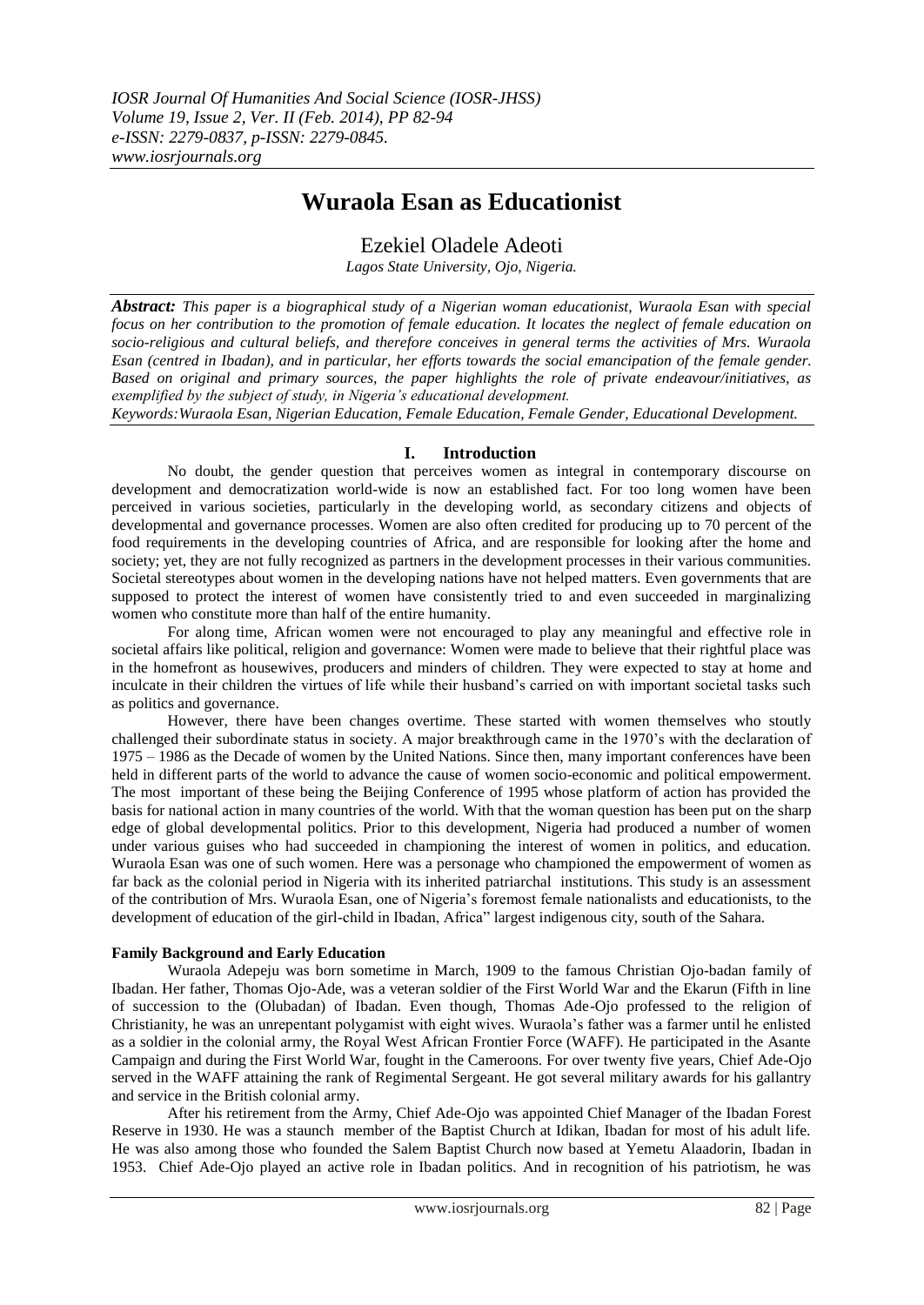conferred with a chieftaincy title of Gbonka-Balogun (Lord of War) of Ibadan. Before he passed on in 1954, Chief Ade-Ojo had become the Ekarun Balogun, fifth in rank to the Olubadan of Ibadan.

**Wuraola's Mother,** Madam Ajike Ojo Aina popular called. *Iya Gbogbo* (mother of all) was a self-made business woman. She occupied the second position in her husband"s harem. She too, like her husband, did not have the benefit of going to school but she was widely traveled. In the course of doing business, she traveled to far-flung places like Onitsha in Igboland and Calabar in the South-Eastern part of Nigeria. Her exposure and interaction as a long distance trader afforded her the rare opportunity to learn how to count in hundreds and communicate in *passable* English. She was a successful trader dealing in kolanut and alligator pepper. She made much money and was able to assist her husband in taking care of the family whenever her husband was on his military assignment. Chief Ade-Ojo had twelve children.<sup>1</sup> Thus, it could be seen that Wuraola came from an enlightened and influential family in Ibadan. $<sup>2</sup>$ </sup>

As at the beginning of the twentieth century, the British colonial administration did not encourage the education of girls in Nigeria. The conservative Victorian values of the colonial administrators considered it natural for men to carry forth the economic role.<sup>3</sup> It therefore gave little recognition to the traditional, economic and socio-political status of women. This also tallied with the patriarchal Yoruba attitude to the education of the girl-child that viewed women as appendages to be seen and not heard. This patriarchal perception informed society's orientation towards education of girls for a long time. For example, the ideal woman was one who was totally submissive to her husband and who remained faithful to her responsibilities as a good wife and mother. She was also expected to remain as a full housewife. Hence, Wuraola"s mother"s choice as a long distance trader was something out of the ordinary in those days. Apparently, she had reached an agreement with her husband that she would forfeit a substantial portion of her business earnings to him upon each return from her business trips. There is no evidence that she reneged on this informal agreement.<sup>4</sup>

Among the Yoruba, women dependency on their husbands was strengthened by patriarchal structures which contributed to limiting access of the girl-child to incipient Western education. In the heydays of colonial rule when Wuraola was growing up, the only schools available for girls were mostly missionary schools. These Christian missionaries emphasized only those skills and learning that would make the girl-child a good housewife and of course the scriptures were important components of the school curriculum.

The parents of Wuraola must have recognized the importance of the acquisition of Western education for both boys and girls through their experiences. The father had served in the colonial army and, the mother, as an itinerant trader, must have come across many educated people and would therefore wish their children to be educated. Thus, the acquisition of Western education by their child was a primary concern. It was not surprising that Wuraola attended many schools in the South-Western and Eastern regions of Nigeria. She attended the Sacred Heart Covenant, Ibadan, for her primary education between1921and 1923. She later went to Sacred Heart Covenant School in Calabar between 1923 and 1925. She also attended Idi-Aba Baptist Girls School, Abeokuta, between1926 and 1927. Later, she went to pursue her teacher training education at the United Missionary College (UMC), Molete, Ibadan between 1927 and 1929. Wuraola took to teaching thereafter. For educated women in Western Nigeria society during the colonial rule, teaching was the most common profession. Several reasons can explain this phenomenon. Firstly, it afforded nursing mothers the opportunity to have quality time to cater for their babies after school hours. Secondly, unlike their civil servants counterparts, teachers enjoy longer holidays. Thirdly, women teachers enjoy the benefit of three months maternity leave and this enables them to take care of their children. Fourthly, teaching was considered less strenuous and easier to get. Besides, Wuraola had a passion for teaching. Perhaps, the most crucial influence on Wuraola regarding her love for the "chalk and board" profession was her elder brother, Joseph Adeyemi Ade-Ojo, who incidentally was a teacher at the Prestigious King's College, Lagos.<sup>5</sup>

During her school days, Wurola was exposed to a variety of subjects where she excelled as a very brilliant and hardworking student. At the Teachers College, she studied Arithmetic, English, Elementary Science and Domestic Science. Her classmates at the U.M.C included Miss Alalade, who later became Mrs. E.O. Aboderin, Miss Fajembola, later Madam Mosebolatan, Miss Akinyemi later Madam Adewusi, Miss Abigail Ajayi, later Mrs. Ogunde, Miss Comfort Folase who later became Mrs. Fasuyi, among others.

As a student, Wuraola took active interest in extra-curricular activities. She was a leading member of the Literary and Debating Society where she excelled as a debater.

## **Teaching Career**

On completion of her studies at the U.M.C. in 1929, Wuraola was employed as a teacher at the Akure Women"s Center, where she taught the wives of Christian missionaries. The Akure Women"s Training Institution was not a regular school but just a centre set up for training girls for marriage and for those who had already become wives of Anglican priests to be good mothers.<sup>6</sup>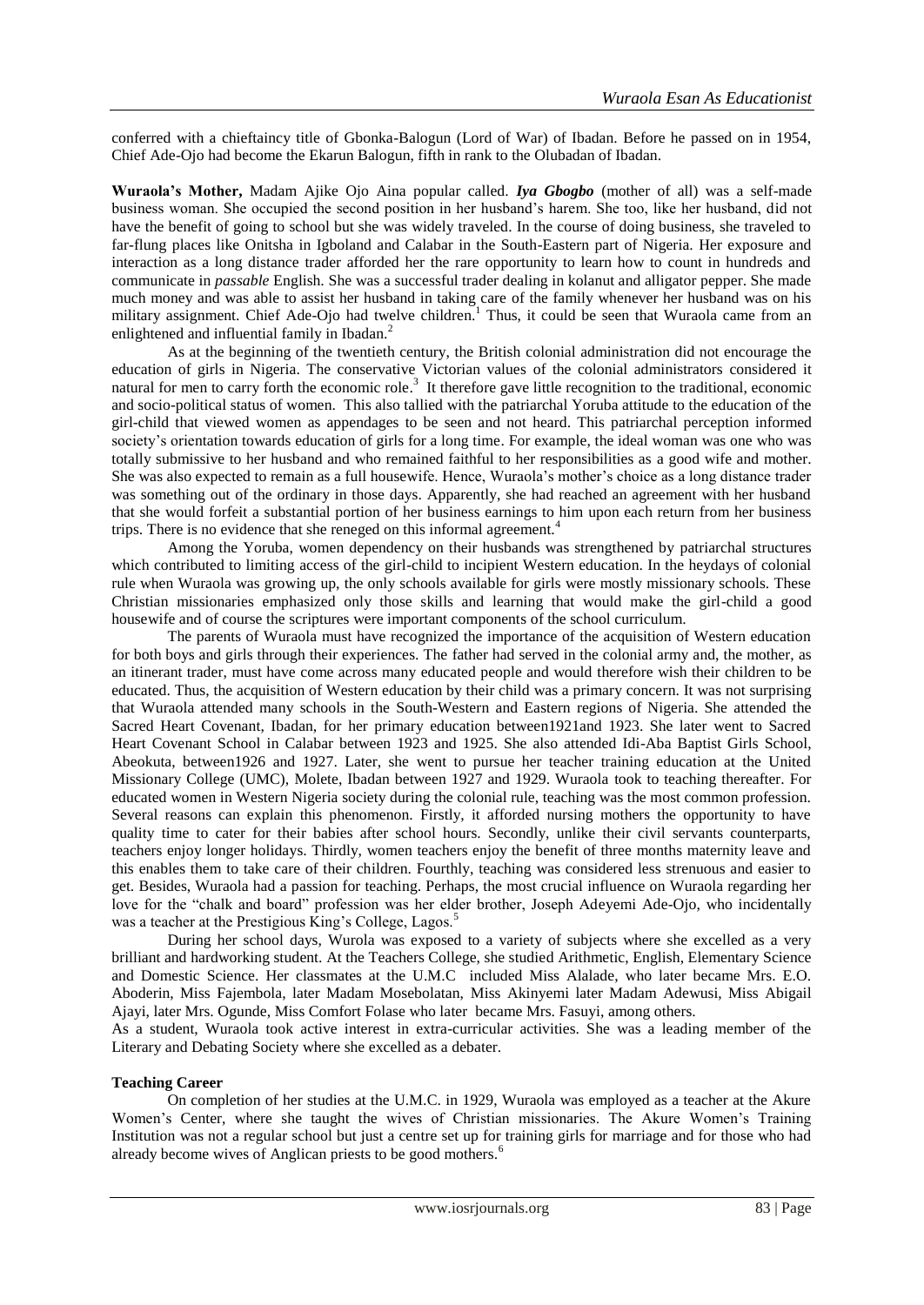The curriculum of the Centre included both practicals and literary studies. Under the practical section, the emphasis was on sewing and dress-making. The syllabus included subjects like Arithmetic, Reading and Writing (popularly called the 3Rs), Mother-craft, English, Singing, Hygiene and Physical training (PT). On the practical side, were courses like laundering, mending, Yoruba, cookery, dress-making, English-cooking and gardening. The idea behind this was to instill in them European rather than African values. Wuraola"s annual salary while at the Centre was a paltry thirty two pounds, sixty five shillings and nine pence  $(\text{\pounds}32:65:9d.)^7$  Yet, she distinguished herself as a teacher.

Wuraola personified all the facets of a model teacher in a Christian institution. Unlike modern teachers whose attitude to teaching is "teach and go", the typical mission teacher of old was a man or woman of many parts who worked literally twenty four hours a day. He or she was expected to be not only the master of his or her subjects, but in addition, he/she was to function as counselor, guide, leader, an engineer of relevant activities in the personality-building process, and moral reformer of his/her erring students.<sup>8</sup> Looking at Mrs. Esan from these perspectives, one readily comes to the conclusion that she was an ideal teacher and a role-model. A relevant testimony at this juncture was the commendation of Miss Gertrude Plummer, the famous Superintendent of Education, Western Provinces. In her report on the Akure Training Institution, Miss Plummer commented that Mrs. Wuraola Esan was excellent. She went further to say that her solid and sound methods were no doubt a reflection of her solid and sound character which had been an asset of great value to the centre. In all her assignment at the College,Wuraola laboured to transmit to her students that sense of order, discipline and control, instilling in them a powerful stimulus, which urged them to take their destinies in their hands.<sup>9</sup> Her stint at the Centre lasted till 1935, when she left Akure for Methodist Girls School, Yaba, Lagos.

This school was founded in 1879 and was then known as the Methods Girls High School (MGHS).<sup>10</sup> The school has played a significant role in the secondary education of the girl-child not only in the South-Western part of Nigeria in particular but also in Nigeria in general. During her brief stay in the school, Wuraola left behind her a good legacy of service. As a House mistress, Wuraola was feared for her discipline. She had no room for indolent and lawless students. She was not known for any double-standard. She handed down punishment to erring senior students just as she did to the juniors. There were no special laws for the seniors as she always believed in equity and justice. And as a classroom teacher, Wuraola was an enthusiastic tutor who infected her students with her own zeal. She encouraged bright students by giving them occasional gifts and helped the diffident to gain greater confidence.<sup>1</sup>

#### **Matrimony**

Before her departure from Akure Women Training Centre, Wuraola got married. Well before her engagement, Wuraola had displayed a rare gift of clairvoyance. She claimed to have seen "Victor", the name of her future husband, written on a piece of paper placed before her in one of her dreams. As at the time of this dream, she had not met in person anybody called Victor. As it turned out providentially, she later met Victor at her cousin"s house. That cousin was the late Mr. Adesina Falola popularly called "master Tailor". Wuraola often spent her holiday period with her popular cousin. It was on one of these periodic visits that she eventually met victor, her future husband.

Victor Owolabi Esan was a civil servant at the Ibadan City Council. Like Wuraola, Victor also came from an influential Christian family in Ibadan. Both of them got wedded on 27 April 1938.The marriage was blessed with four children, two sons and two daughters, namely, Olabamiji, Oluwatoyin (sons), Yetunde later Chief (Mrs.) Y.O. Omisade and Jadesola who later became Professor (Mrs.) Jadesola Akande (daughters). In 1944, Victor Esan travelled to England to pursue a course in Law.

Wuraola later resigned her teaching appointment at MGHS and returned to Ibadan to start a new life independent of her husband. In those days, the Nigerian Youth Movement (NYM) and, the National Council of Nigeria and Cameroons (NCNC) were very active in the politics of Lagos. Women played active role in both movements. There was also the Lagos Women"s League, headed by the indomitable Mrs. C.O. Obasa, which gave active support for education of girls and even visibly put pressure on the colonial authority to provide more opportunities for girls. These movements largely inspired Wuraola to develop interest in education of girls and political activism.<sup>12</sup>

#### **Wuraola as a Politician**

In 1954, she took a chieftaincy title and in 1958, she was elected to the Ibadan Urban District Council. It is well known that Wuraola was the first woman member of the Nigerian Senate in the first Republic. She was appointed in 1960 to represent the Western Region. Wuraola was also deeply involved in community political activities. In 1975, she was awarded the highest chieftaincy title open to women in Ibadan, the powerful and prestigious *Iyalode* of Ibadan. Occupiers of this office are traditionally selected on merit and are women who have made enormous contributions to Ibadan before being awarded the title. However, it was in the field of education that Mrs. Esan was known to have contributed largely to the development of Ibadan.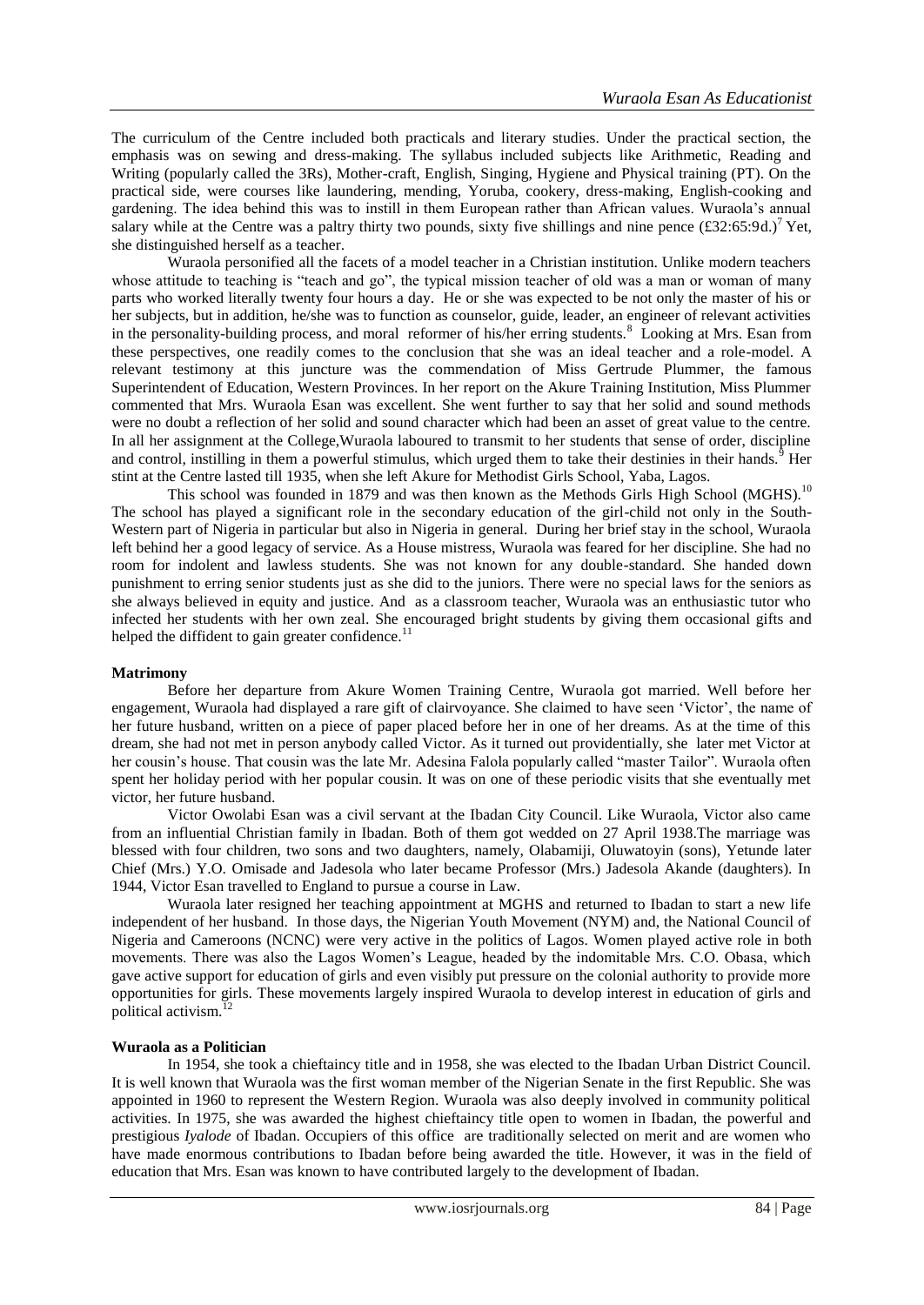#### **The State of Girl-Child Education in Ibadan**

Wuraola Esan wanted to ensure that illiteracy amongst the women folks became a thing of the past in Ibadan. She believed that one of the means by which ignorance could be totally wiped out in the society was acquisition of Western form of education. This remained her guiding philosophy in life. Even though, she later found herself in the murky waters of politics under Chief Obafemi Awolowo, she practically gave her life to the promotion and enhancement of girls education in Ibadan.

In 1945, Mrs. Wuraola Esan resigned her teaching appointment and returned to Ibadan to pursue her life ambition of becoming a promoter of female education, established schools for girls as she awaited the return of her husband from overseas.

Before we go into Wuraola Esan"s educational ventures, it is germane at this point to pause and examine the state of colonial education particularly as it affected the girl-child in Ibadan in the 1940s with a view to understanding the contributions of Wuraola to the promotion of girl-child education in Ibadan and beyond.

By 1945, only about 20 percent of the pupils in the whole of Yorubaland were girls. Most of these girls had no access to western education because of a combination of factors, namely, lack of awareness on the part of parents on the need for girl-child education, inability to generate funds for the education of their children and the fact that schools were few not only in number but also in level. There were only 214 schools in the whole of Ibadan province and, of this number, only 36 were beyond the elementary level. Average attendance in all the schools in the province was 11,130 out of a population estimate of 1,342,259.<sup>13</sup> In many parts of Yorubaland, efforts were being made to encourage and promote the education of girls. Among the Ijebus and Ekitis, in particular, there was much enthusiasm. But in Ibadan, there was a total lack of interest.<sup>14</sup>

The Native Authority (N.A.) showed an interest in education including the Elementary Training College which provided the teachers for their schools. So, too, were the Muslims who established two small Islamic Primary Schools at Ibuko and Odo-Oye so that their children could escape the proselytizing influence of Christian Mission Schools. Even though the Missions showed interest, their proprietors had more zeal for church activities than for education. They justified their lukewarm attitude on the pretext that Christianity and Western education were yet to gain much acceptance in Ibadan.<sup>15</sup> Female education in particular was very backward. The Ibadan, like other Yoruba people, had not yet seen much benefits in it. There were of course girls in the few existing schools, but they were very few in number. One Miss Plummer, an European educationist, founded a Domestic Science Centre. However, the initial jubilation that heralded this laudable initiative did not last long as the graduates were unable to secure decent jobs in most government establishments. There was a preference for the CMS Boarding school at Yejide where the training in cookery was merely to complement the normal curriculum. On the whole, female education trailed behind that of boys.<sup>16</sup> Of the total number of 3440 students in Ibadan in 1940, only 670 representing 22.1 percent were girls.<sup>17</sup> This shows that the ratio of girls to boys stood at 1 to 5. This may be taken as a fair indication of popular feelings towards female education. Most of the schools in Ibadan were for boys. It was only in 1941 that admission of girls into the Native Authority Schools started receiving some kind of encouragement.<sup>18</sup> The expected expansion was constrained by the increase in school fees by the N.A. Schools to bring them at par with the Christian mission schools.<sup>19</sup> It took a long time before most parents realized the value of girl-child education and the need to send their daughters to school.

From the economic point of view, many parents considered education of girls as a waste of money. Such parents believed that money spent on girls education was a waste since they would soon marry into their husband"s family. They did not appreciate the fact that girls could be as helpful as boys to their parents, more so when it comes to taking care of their parents at their old age. Many parents also believed that they would not only lose the labour of their daughters who attended school, but that such daughters would in addition, be rendered illprepared for the responsibility of married life in the traditional setting. There was the belief that an educated girl would have a narrow circle of suitors since no man would want to undermine his own status by marrying a girl whose educational accomplishment was demonstrably higher than his.<sup>20</sup>

There were also religious constraints. Ibadan was, and still is, a multi-religious society where many people profess Islam, Christianity and African traditional religion. Islam, like Christianity holds that man should be the head of the family. In traditional religion, women must always stay in the background.<sup>21</sup> That perhaps explains why women are often kept out of shrines and the cults of most traditional religions.<sup>22</sup> The Ibadan of the 1940s was largely rural and less sophisticated. The fact is that, ignorance was for a long time the bane of girl education in Ibadan, as in many parts of Nigeria. This was the position when Mrs. Wuraola Esan came back from Lagos in 1945. It was left to her to take a decision on her next move.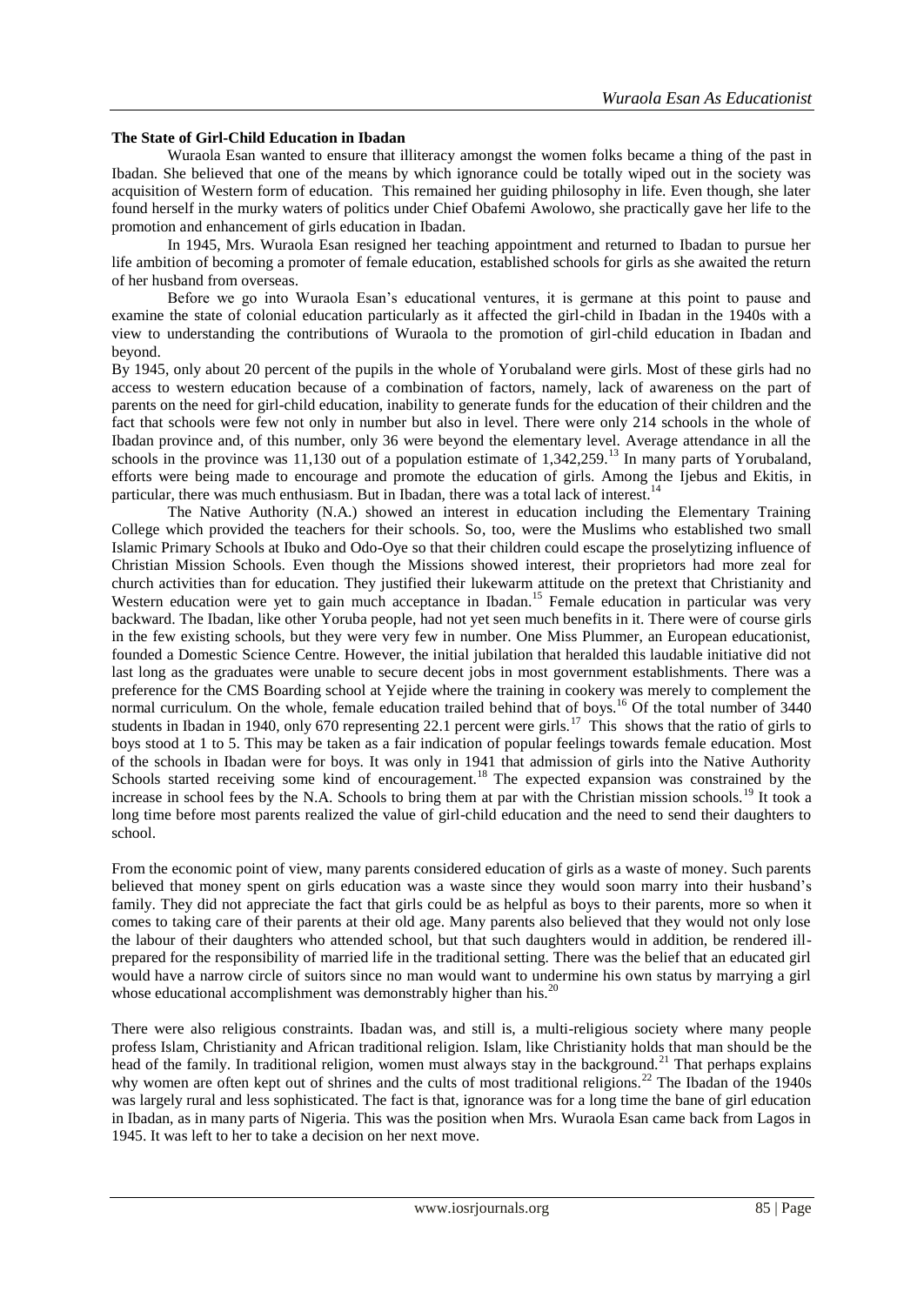For Ibadan to move forward and progress, all forms of discrimination and constraints against girls" education must be removed. Equal educational opportunities must be created. On that basis, Wuraola Esan made it a point of duty to establish her own girl schools as part of the strategies for eliminating discrimination and breaking the barriers against girls' education and promoting same.

Wuraola was not alone in the quest to promote the education of girls in the country. She was perhaps, influenced by leading advocates of girls" education whose opinions and pronouncements were being made public in the popular print media of the time. For example, one Mr. J.E. Kpoko, an Urhobo advocate of girls" education wrote an article in the *Southern Nigeria Defender* of 8 January, 1945 where he canvassed the need for education of girls as the only antidote to ignorance and the only means of attaining desired progress in our society. According to him,

> *Women should not be denied opportunity of drinking deep from the fountain of knowledge which will remove the scales of intellectual darkness from peoples eyes to enable them to see the light.<sup>23</sup>*

Mr. Okpoko also noted that a woman with minimal level of western education would know best how to balance the household budget and influence the mind of her little children and that education enables women to discharge their responsibilities more effectively and efficiently.

Undoubtedly, education of women is crucial to development as it has multiplier effects. This is because, as mothers, their training influences their children with respect to intellectual, socio-cultural and spiritual or moral development. Similarly, education has the capacity and potential of assisting women to become enlightened, acquire useful and relevant skills and imbibe functional literacy. This in turn will help to liberate their minds from superstitions, ignorance and disease. Thus, through education, women understand the nutritional needs of their children whose health constitutes vital asset to national development.<sup>24</sup>

Education of illiterate women can help them to acquire basic functional literacy and numeracy which consequently could improve their occupation or trade as market women, farmers, entrepreneurs and so on. In fact, women need education more than men as exemplified by this notable quotation: "*Educate a man and you educate an individual, but educate a woman and your educate a nation*".<sup>25</sup>

Ideas like the above were often canvassed on the pages of many newspapers at that time. For instance, Lady Oyinkansola Abayomi and Mrs. C.O. Obasa, two pioneer advocates of women education once said that an educated housewife had better knowledge to keep and nurture her children properly and efficiently than the one who did not have it. Such woman also offered truly intelligent love and companionship to her husband. This is not to say that illiterate women are incapable of doing so. However, education helps to perform these responsibilities much more effectively and efficiently. Thus, they argued that it is important that the girl-child must be encouraged like their male counterparts to go to school.<sup>26</sup> The pioneering role of lady Oyinkansola Abayomi and Mrs. C.O. Obasa was, perhaps, not lost on Mrs. Wuraola Esan. This probably explains why Wuraola decided to be an active promoter of girls" education in Ibadan as the duo of Abayomi and Obasa were doing in Lagos.

Another notable development which worked in favour of Mrs. Esan was the existing government educational policy. The first was the 1925 Memorandum on Education Policy in British Tropical Africa which formulated broad principles that should form the basis of a sound educational policy in Nigeria and which unequivocally supported education of girls and women.<sup>27</sup> The second had to do with regulation and control of new schools that were being established by individuals and missionary agencies in Ibadan province in the 1930s and 1940s. The policy was aimed at controlling the expansion of schools within financial limits. In the 1940s, the policy would appear to be ineffective as the demand for more schools was such that, despite all the powers conferred on the Education Department by the 1926 Education Ordinance, government could still no longer prevent the missions, local authorities, and individuals from indiscriminate establishment of the so called hedge schools.<sup>28</sup> As from the 1930s, applications were pouring into the office of the Senior Education Officer (SEO), Oyo Province, Ibadan requesting that permission be granted to open new schools. After the D.O. had properly scrutinized the application, he would then send replies on whether or not there was political objection. There were also considerations as whether or not the individual or the mission applicants had the right calibre of teaching facilities and personnel.<sup>29</sup> Low qualifications were allowed in respect of elementary vernacular schools and, by taking off with them, the proprietor hoped the schools would gradually be upgraded under favourable circumstances in the future.<sup>30</sup> This process would appear to have paid off with the rising demand for more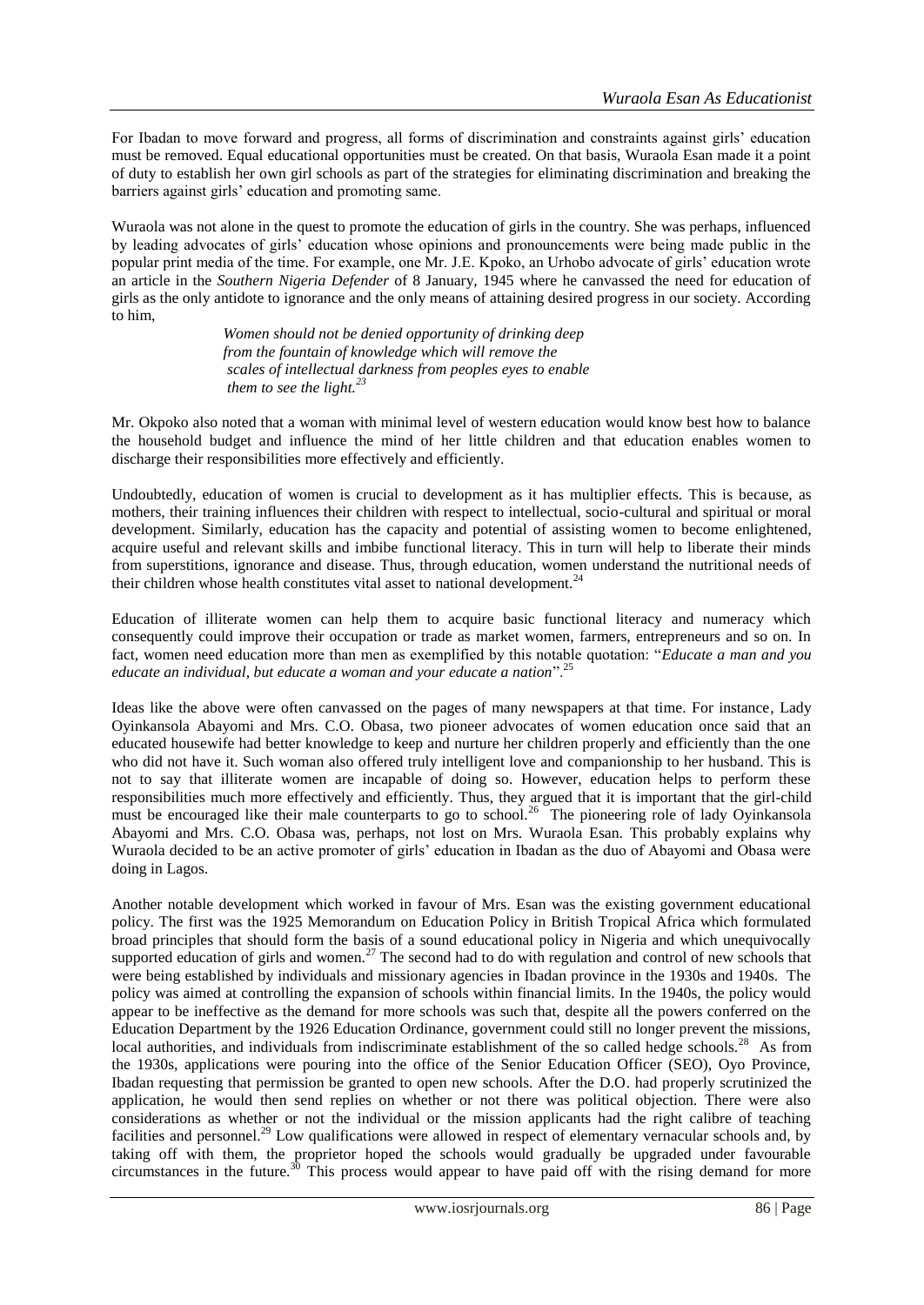schools and increasing realization of their benefits. In the 1930s and 1940s, many elementary vernacular schools were licensed by government to open.<sup>31</sup>

#### **Wuraola: The School Proprietor**

Mrs. Wuraola Esan was among the lucky applicants that met the stringent requirements and granted approval to open new schools. She established two elementary schools at the same time namely, Ibadan Peoples Girls School and Dorcas Memorial Nursery Schools (named after her mother).<sup>32</sup> The two schools started as elementary vernacular schools hoping to be upgraded under more favourable conditions in the future. The two schools were approved by the District Officer (D.O.) on the 8 August, 1944. One Miss Gertrude Plummer, the then Superintendent of Education, (S.E.) in Oyo provinces recommended the school for approval.

Miss Gertrude Plummer had been associated with girls education in the Western provinces since the 1930s.<sup>33</sup> She was known to have always been mounting pressure on the various missionary bodies as well as the colonial authority to pay more attention to education of girls by giving grants and aids for the establishment of girls schools. Two factors may have favourably disposed Mrs. Plummer to grant approval to Mrs. Esan's application. In the first place, both of them shared the same view on the necessity of promoting girls education. Secondly, Miss Plummer was an admirer of Mrs. Esan. Plummer had earlier met Mrs. Esan as a teacher in Akure Women Training Institution and had in her assessment commended her for her high level of professionalism and efficiency as a teacher.<sup>34</sup> This is not to suggest that Mrs. Esan did not meet the minimum requirements set by the Colonial Education Authority. Hence, Mrs. Wuraola Esan joined the league of Private School Proprietors which included the like of Chief T.L. Oyesina, founder of the famous Ibadan Boys High School, Oke-Ado, Ibadan.<sup>35</sup> This marked the beginning of her eventful career as a school proprietor.

Ibadan Peoples Girls School initially started as a co-educational school, admitting both boys and girls because there were not enough girls registering to make the venture viable. Enrolment had to be beefed up with admission of boys into the school. Later, the boys were transferred to other schools after elementary two.

## **Her Admission Policy**

Her school admission policy was all inclusive. It was neither restricted to, nor discriminated against practitioners of a particular religion. Although, Wuraola was raised as a Christian, her admission policy was not biased towards girls from non-Christian homes. She gave equal opportunities to all girls who desired placement in her school irrespective of their families religious affiliations. She took the interest of non-Christians, particularly Muslim girls, into consideration. Perhaps, she was worried that the Muslims who formed a large section of Ibadan were not sending their children especially girls in corresponding numbers to Christian-run schools. Many of such schools were seen as avenues of converting non-Christians, particularly Muslims, to Christianity. Because of this, many parents refused to send their children to Christian-managed schools for fear of proselytizing. The result was that the education of Muslim girls and boys lagged behind. Wuraola Esan"s desire was to put an end to this and ensure that equal opportunity was given to every girl-child who wanted to go to school. She often went round from house to house appealing to Muslim parents to enroll their female children in her school. Many Muslim girls were admitted into the school without any pre-condition.<sup>36</sup> Mrs. Esan did not deliberately go out of her way to convert any of them to Christianity, though there is no doubt that the religious atmosphere of the school left a permanent stamp on those who attended it. There was that pervasive influence of Christianity because it was still compulsory for all the children to attend morning devotional services where they listened to Bible exhortations. Quite a number of these girls may have been converted in the process.

The school suffered a paucity of teaching personnel at its inception. When it took off in January 1945 with 18 students, Wuraola Esan and another female assistant were the only teachers. The first site of the school was the "Amen House". The House belonged to the family of one Mrs. Williams at Agbokojo area of Ibadan. Wuraola and Mrs. Williams had been friends since their Teacher Training College days at U.M.C., Ibadan. The "Amen House" served dual purposes: One, as the school premises, and two, as the official residence of the Esan family. Most of the pupils also lived with Mrs. Esan.

When Victor Esan, Wuraola"s husband, came back from England on completion of his law programme in 1948, he met his wife and children almost living in penury as Wuraola tried to sustain her school by all means, Wuraola was in dire financial stray. Barrister Victor Esan would not allow this to continue. His proffered solution to his wife"s financial challenge was to advise Wuraola to close down the school while he struggled to make money to off-set her outstanding debts.<sup>37</sup> He even suggested to the chagrin of Wuraola that he would prefer her becoming a full time house-wife so that she would have more time to take care of their young children. However, Wuraola had a contrary opinion. She announced to her bewildered husband that she was ready to sacrifice her marriage for her chosen career as a school proprietress.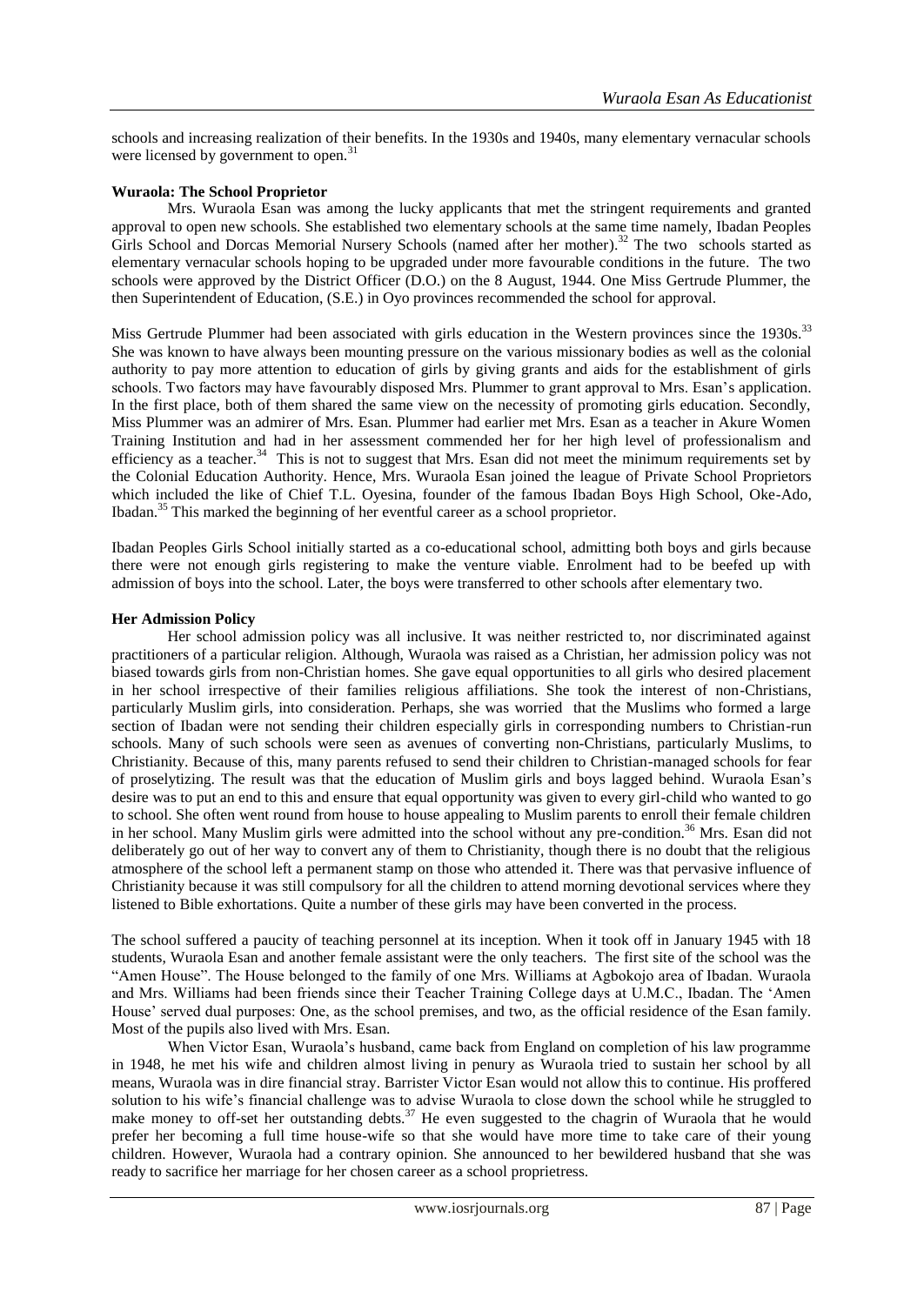This misunderstanding led to frequent frictions and quarrels between Victor and Wuraola. Even the intervention of Wuraola"s brother, Mr. S. Ade-Ojo, could not resolve the matter amicably. The impression should not be formed that the husband was jealous and did not want progress for his wife. Rather, what he wanted for his wife was a peace of mind and that he was ready to satisfy his wife's financial needs as a husband now that he had become a successful lawyer. The desire to relieve his wife of a serious financial burden was rather borne out of love and sympathy. When Victor realized that his wife was not ready to accede to his advice, he went ahead to give her all the assistance he could muster. He secured a piece of land for her at Laba-Owo in the Ogunpa area of Ibadan. The People"s Girls School relocated to the new site in 1948.

It would appear Wuraola paid more attention to her school business and party politics than her husband. The irreconciliable differences between her and Victor, perhaps made Victor to relocate to Lagos to pursue his legal practice. The business prospects of Lagos as a thriving commercial centre may also have lured Victor to shift base to the city. Wuraola herself was now enmeshed in politics, coupled with her school activities led to her having little or no quality time for her equally busy husband. The couple arrived at a mutual agreement to separate as husband and wife. However, the care of the children was their joint responsibility as the children were always in Lagos to spend the holidays with their father.

Wuraola Esan soon realized that for her to be able to accommodate more students in her school, she needed to build a bigger school. In 1950, a more spacious site was acquired to provide adequate space for future expansion, Mrs. Esan had to personally scout for the new site for her school to relocate from Laba-Owo area of Ogunpa. To acquire a new site was a difficult task. Whatever property acquired, government approval was needed. Approval was not easy to obtain in those days because of the conditions laid down by the colonial government for school proprietors to satisfy before getting the required approval. Most times, she rode on her bicycle from Laba-Owo to the City hall at Mapo Hill, a distance of about thirty kilometers just to lobby government officials to either allocate her a piece of land or approve the one she had proposed to acquire for her school. A piece of land was eventually allocated to her in 1950 along Molete, an area that could be best described as a suburb of Ibadan township. Molete in those days was regarded as a place out of town on the Ijebu-Ode Road. It was popularly called Ijebu Bye-pass. As Wuraola did not have a better option, she accepted the offer. But getting needed funds to develop the new property was another big challenge she had to contend with as would be shown later.

On the attainment of new status, the school changed its name from the Ibadan Peoples Girls School to Peoples Girls School. It operated the Nursery/Primary, and Junior Secondary School system. Students were expected to spend a maximum of three years of comprehensive learning in line with the educational policy of the Western Regional Government. This policy, it must be emphasized was meant to cater for a middle level secondary education, so that children would not terminate formal learning before attaining the age of 15. According to the policy, all secondary – modern schools should be transformed into junior secondary schools and opened on a fee-paying basis, while grammar schools were to be renamed senior secondary schools. The system was, however, phased out in 1961 because it was not having the desired effect.<sup>38</sup> The phasing out of the policy gave Mrs. Wuraola Esan, the opportunity to convert her school to a full fledged secondary school. At the same time, she continued with Nursery/Primary school within the same compound. Thus, Wuraola became an all-round provider of comprehensive education for girls, a feat unequalled by any woman in Ibadan at that time.

## **Welfare of Indigent Students**

It is important to emphasize that the attention that Wuraola Esan paid to education was largely to improve the lot of the less privileged in the society. While she sank her financial and other resources to her education project, pecuniary gains appeared not to be her desire. This is because she encouraged the education of the less privileged female students. At this point in time, many indigenous Ibadan families fell into this category and Mrs. Esan went out of her way to recruit children from such deprived and ignorant families. It is reported that Mrs. Wuraola Esan gave free uniforms where and when it was apparent that non-possession of them was affecting the integration of the girl-child into the school system. The most important thing for her was to help wipe out illiteracy and ignorance in all their ramifications amongst the women folks in her domain. It is relevant to note that Mrs. Esan insisted that no child should be sent out of school for non-payment of school fees or for not wearing the approved school uniform.

Initially, Dorcas Memorial School was moved out of proximity of the main Ibadan Peoples Girls School to the premises of the Young Women Christian Association (YWCA) at Oke-Bola from where it was later moved to another building in the same vicinity, which is now the present site of the famous Odusote Bookshop, Oke-Ado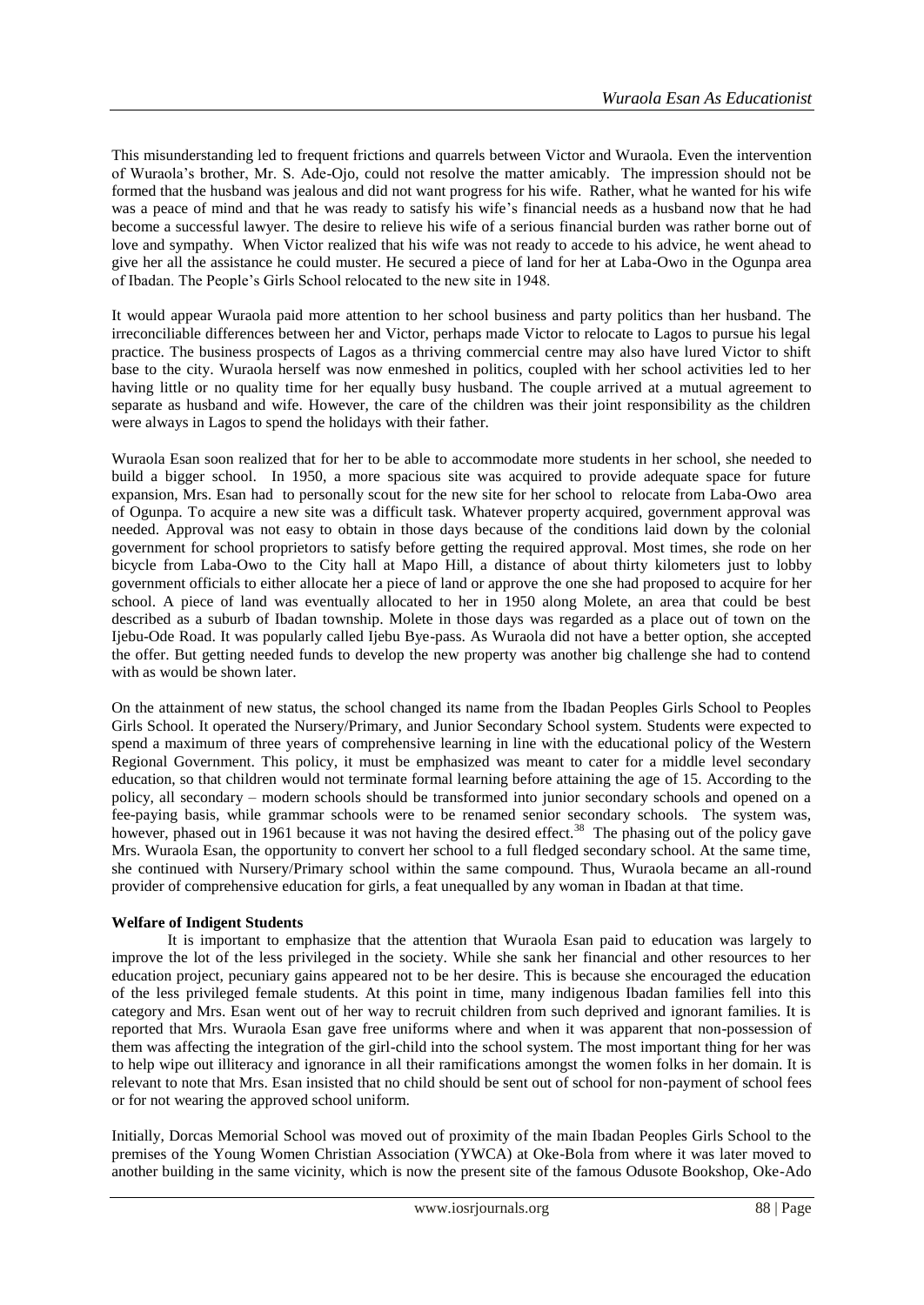area of Ibadan Metropolis. In 1963, it was relocated to a new piece of land acquired by Mrs. Esan along the New Ade-Oyo Hospital Road off the Ring Road in Ibadan. With this development, the Nursery section was totally severed from the primary section. The primary school section later reverted to the old name, Peoples Primary School, because it had started admitting boys as well.<sup>39</sup> The Dorcas Memorial/Primary School was expected to be the feeder for the secondary modern school. Both levels of schools were meant to cater primarily for indigent students in particular; girls from homes which were not yet convinced of the need for and importance of girls education.

Just as Mrs. Esan demonstrated her confidence in the quality of instruction being dished out by her school to the public by sending her own children to the school, many prominent families in Ibadan who believed in her mission shared her confidence and optimism by also sending their children and wards to her school. Most of the children of the popular Adebisi and Ojo-badan families as well as three of Wuraola"s children attended the Peoples Primary School. These included Dr. Adebisi (later Professor) of the Political Science Department at the University of Ibadan, Ibadan; Harry Akande (later Chief) the politician, businessman and billionaire; Dr. Toyin Falola hitherto of the History Department, Obafemi Awolowo University, now the Higgenbotten Professor of History, University of Texas at Austin, United States of America; Chief Mrs. Yetunde Omisade who became the first principal of the Peoples Girls Grammar School, Molete, Ibadan; Professor (Mrs.) Jadesola Akande, eminent law scholar and former Vice-Chancellor, Lagos State University, Ojo, Lagos and Mr. Olutoyin Esan, an Ibadan based business tycoon. The last three names were children of Mrs. Wuraola Esan.

## **II. Initial Developmental Challenges**

#### As the years wore on, Mrs. Esan, had serious challenges to contend with at the teething stage of development of the school. This had to do with lack of government recognition and paucity of funds to keep the school running. Wuraola was by no means wealthy and, therefore, one of the major challenges she encountered had to do with the continued financial sustainability of the school. In 1945, when she established the first school, she had been promised a grant from the Colonial Education Welfare Development Fund. But this did not materialize. After the school was given official recognition, it was not classified as one of those to be grantaided because it was not a mission school and was regarded as a private commercial enterprise. Most of the schools in Ibadan, as in other parts of Nigeria, were owned and managed by the Christian missions or Muslim missionary societies.

To compound the financial problem, many of the students admitted were either lured or "conscripted" against their parents wishes to come to the school by Mrs. Esan. It was not surprising that the meager fees of five shillings charged per student per year was not even paid by many students. To keep on sustaining the school, Mrs. Esan had to source for money. However, it was difficult for her to get the kind of money she needed. There were few banking facilities in Ibadan. Mrs. Esan had no houses, property or business to use as collateral. Yet, she decided to borrow money with all the attendant problems. She probably had heard about problems of professional money lenders from Ijesa and Ijebu. Wuraola was desperate to take a loan. She shunned the Ijesa *Osomaalo* and opted to borrow some money from an old Ijebu money-lender popularly called Pa Odunsi. This, she supplemented with the fortune she inherited from her late mother"s estate and her own meager personal savings during her teaching days. With all these, she was able to keep the school afloat.<sup>40</sup>

## **Lack of Quality Teaching Personnel**

**Lack of Fund**

For her lack of financial resources, Wuraola could only get the services of non-graduate teaching personnel to get the school going. But she got the best out of them. With limited financial backing, there was the attendant problem of securing the services of good quality teachers. So, the challenge of the school being regarded as sub-standard was always there starring her in the face as most teachers preferred to work with the government or public schools where the prospects of receiving better and regular salaries were guaranteed. In most private school establishments, salaries were poor and not regularly paid. The situation was even worse in a school like Peoples Girls School that refused to charge high tuition fees and equally reluctant to enforce payment of fees. The need to protect her dignity and credibility or her avowed commitment to keep on promoting and supporting, female education may have been responsible for her patriotic gesture.

Nevertheless, Wuraola attracted a good crop of young dedicated female teachers, who on many occasions did not receive their salaries for months. They even gave the girls extra lessons when deemed necessary and helped maintain a high level of discipline in the school. Such teachers included one Miss Olowu, Miss Sonaike and another, Mrs. Olaopa. These pioneering and highly committed staff were paid only fifteen shillings per month. These three women, no doubt, shared the vision of Mrs. Esan about the education of girls and they stayed with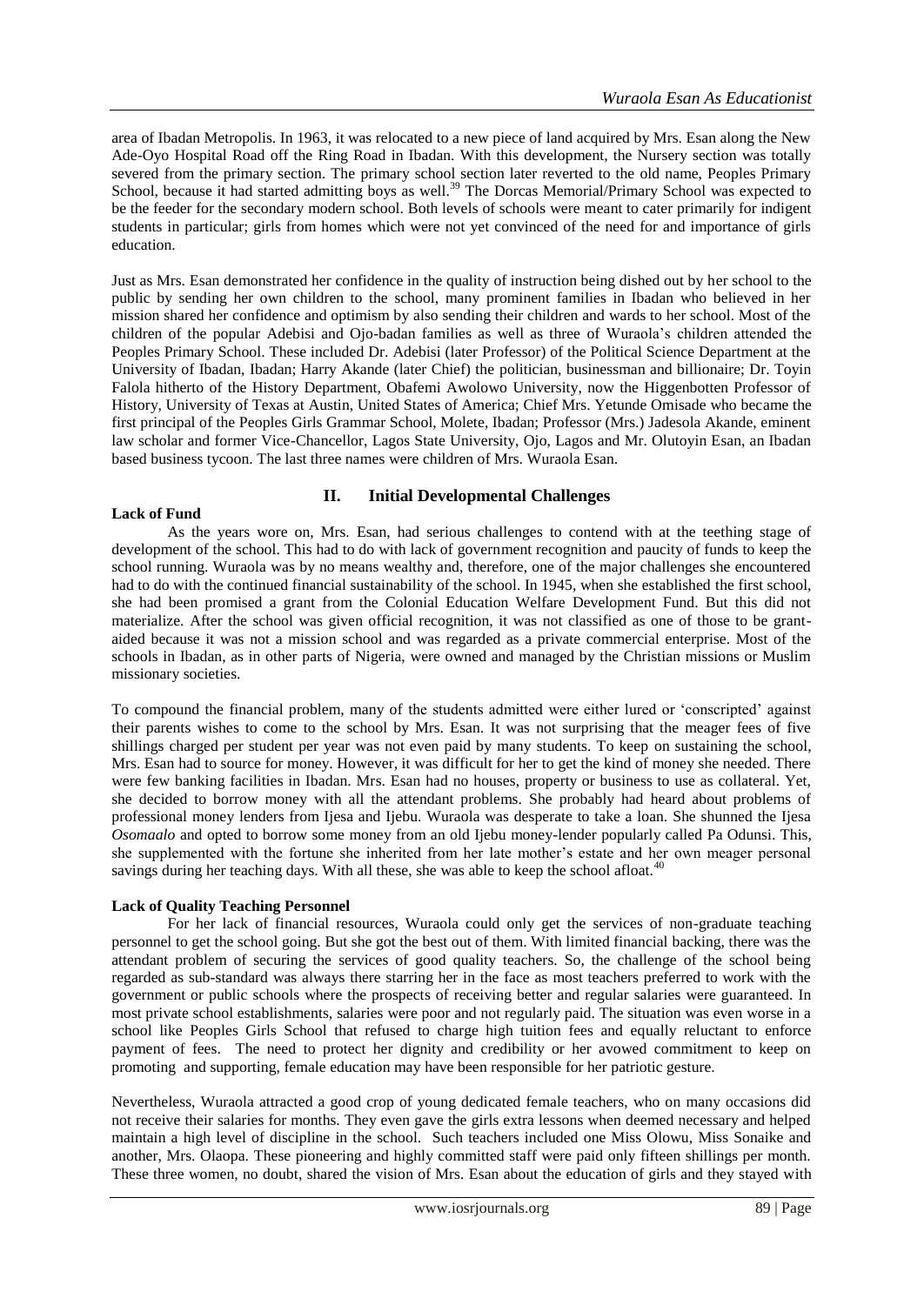her for many years. Together, they helped in bringing hope and stability to the school teaching system.<sup>41</sup>On the 21 March, 1965, the Peoples Girls School finally transformed into a full fledged secondary school. The name of the school was changed to Peoples Girls Grammar School to reflect the new status.

In order to upgrade the school and make it eligible to present its students for the West African School Certificate Examination, Mrs. Esan had to sacrifice the career of one of her daughters in the government employ to head the school. This was with a view to making sure that the school obtained approval for the conduct of the West African School Certificate examinations. For a school to obtain such an approval, the Principal or Headmistress must be a university graduate. Graduates were very few and much in demand in both the private and public sectors. Much money was needed to pay them. Mrs. Esan could not afford to hire graduate teachers. She had to withdraw her own daughter, Mrs. Yetunde Omisade, a graduate of English of the University College of Ibadan, from the Ministry of Information where she worked as a Senior Information Officer to be the Pioneer Principal of the new Grammar School.<sup>42</sup> This was a great personal sacrifice the young woman had to make in appreciation of her mother"s love and care, in her quest to uplift the status of womanhood in contemporary Nigerian society.

The Peoples Girls Grammar School recorded phenomenal achievements. Under the principalship of Mrs. Yetunde Omisade, the school which took off with two classes of sixty-eight (68) girls grew to twenty-nine (29) classes with a student population of one thousand and twenty six (1026) students.<sup>43</sup>It was during her tenure as pioneer principal that the first set of students was presented for the West African School Certificate Examinations in 1969. Young as the school was, Mrs. Esan promoted the teaching and study of science subjects. One Mr. V.A. Ola Olusanya, pioneered the teaching of Chemistry in 1970 with only thirty students. He also introduced science club with a view to encouraging more girls to get interested in the study of the sciences.

## **Curriculum Development: Vocational Education**

Mrs. Esan displayed a rare gift of foresight as an educationist. This was evident in the curriculum she designed for her school from its inception. The curriculum emphasized the incorporation of life skills reminiscent of the kind of practical education she received as a student in the Teacher Training College.<sup>44</sup>  $\ddot{\phantom{a}}$ Subjects like Domestic Science and Home Economics were taught alongside traditional school subjects like Arithmetic, English, Bible Knowledge, Geography, Yoruba among others. In her bid to encourage her students to take active interest in these vocational subjects Mrs. Esan always organised annual competitions and awarded cash prizes to those who excelled in these subjects.<sup>45</sup> Her own educational orientation at the U.M.C. and the Akure Women"s Centre where she had been involved in the teaching of life skills, may have influenced her decision to float these subjects.

## **Government Take-Over**

When Mrs. Esan was supposed to sit back and enjoy the fruit of her life long labour, the government of the day came out with a new policy that frustrated her hope. In line with government policy to take-over control of all schools in the Western State of Nigeria and to prevent so-called exploitative tendencies of some private school proprietors, and maintain high standards, the Peoples Girls Grammar School, like many others, was compulsorily acquired in 1975 with a compensation of a paltry sum of Twenty Two Thousand Naira (N22000). This was the government"s cost of all the assets and life time investment and selfless service of Mrs. Esan. She was devastated, traumatized and she never got over the humiliation. However, she felt fulfilled that provision was made for the continuation of her life's ambition to bring education to the forgotten and neglected, to train the girls of Ibadan. Her mission was accomplished as she declared: "I have realized my dream"<sup>4</sup>

## **Post-Retirement Service/Recognition**

In spite of government forceful take-over of her property, she never stopped associating with the school till she breathed her last. She served as a member of the Board of Governors where she had the opportunity to continue to deliberate on the planning and administration of the school. She had lived on the premises of the Peoples Girls Grammar School all through its developmental stages and had had no time and money to build a personal and befitting house for herself elsewhere in Ibadan-metropolis. The forceful acquisition of the school necessitated the demarcation of a small portion of which her residence stood from the rest of the school buildings. Mrs. Wuraola Esan continued to live on the school premises until her last day. Her house was next to the school hall and she could peep into the school compound and watch its development. However, she was also there helplessly watching its deterioration when successive military governments denied the school, like others of its kind, the necessary infrastructural facilities and attention it deserved.<sup>47</sup>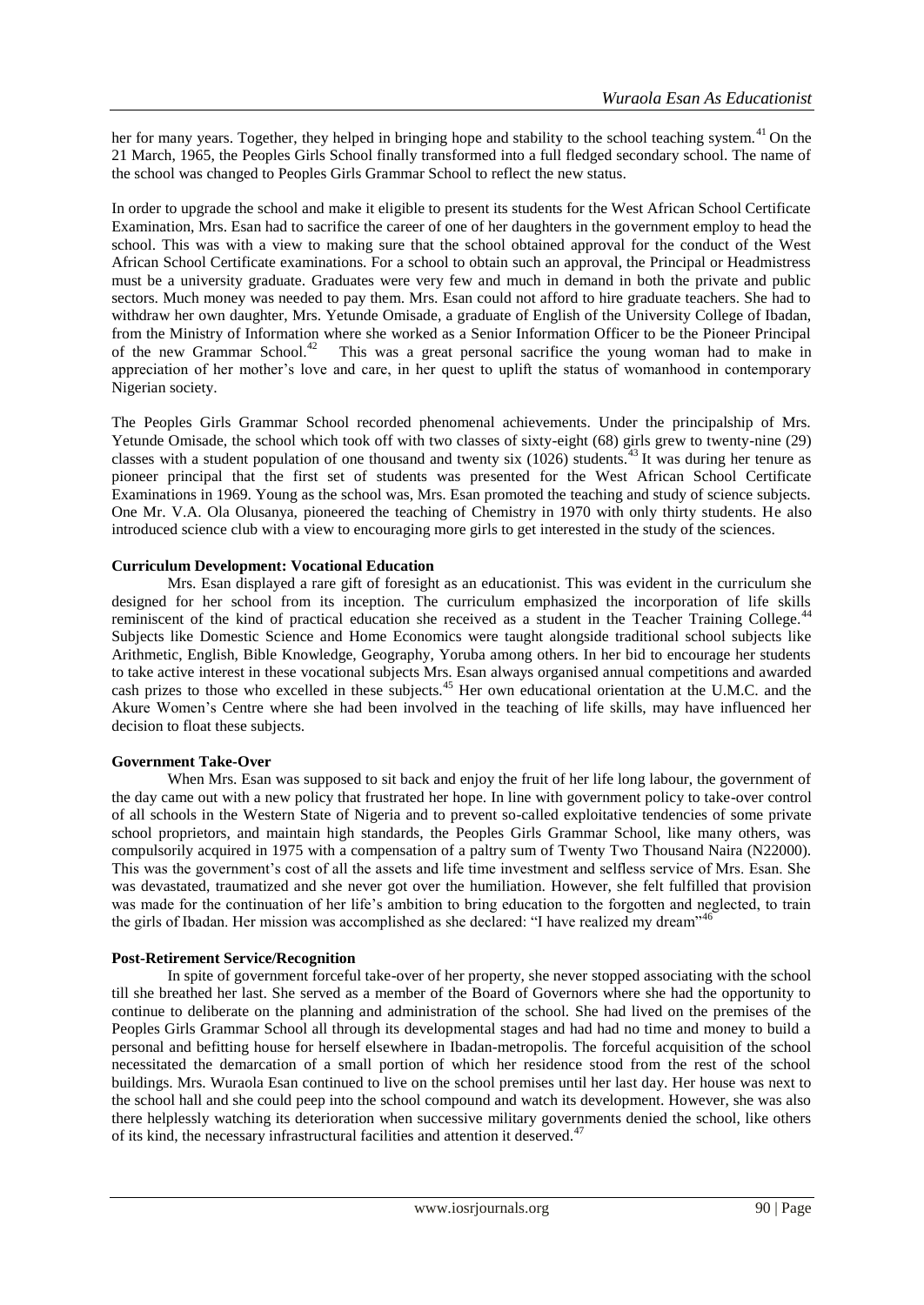Apart from the Peoples Girls Grammar School, Mrs. Wuraola Esan also associated with the development of education in Ibadan in general. Her love for education went beyond her ownership of Peoples Girls Grammar School. She continued to offer useful suggestions on the planning and management of other educational institutions in Ibadan such as Yejide Girls Grammar School, Molete, Ibadan; Ibadan Boys High School; Ibadan City Academy; the Local Authority Teachers" College and her alma-mater, the U.M.C. at Oke-Ado, Ibadan. She was, in 1977, officially recognized by the UMC and honoured as a distinguished alumna when one of the popular hostels in the school was re-named after her. This was a unique achievement as no other alumna of the school before and after her has been so honoured.<sup>48</sup>

The Peoples Girls Grammar School, despite all odds, has continued to make enviable progress. Presently, the school has grown bigger and it is now divided into two - Junior and Senior Secondary schools. Both share the same compound but have different set of teachers, principals and vice principals. For easy accessibility, there is little difference in their uniforms in order to identify the junior students from the senior students" when they meet outside their classrooms. The School Library which has been named after Mrs. Wuraola Esan is a living testimony to the legacy of the woman who lived and labored for others to be emancipated from crass ignorance and want.

#### **An Assessment of Wuraola Esan's Contribution to Education**

Wuraola"s advocacy and encouragement of girls education gave fillip to the education of young girls in Ibadan who had traditionally been regarded as less suited for academic pursuits than boys. At all events over the years, the composition of primary school classes on the basis of sex has changed radically. In Ibadan today, there are possibly more girls than boys in virtually every school, at least in the municipal area and, in the rural parts, girls account for probably half of the school population<sup>49</sup> The increase in female enrolment suggests a significant change in the attitude of Ibadan parents towards the education of their daughters. The sudden realization that an educated girl could command higher bride price than an illiterate one may have also influenced the decision of many parents to send their daughters to school. Also, the increasing vocal advocacy of women liberation in the recent past may as well be regarded as a fall-out of Mrs. Esan"s advocacy of mass literacy for girls and young women in Ibadan.

If the contribution of a school proprietor is measured by the contribution of her products to the community, Mrs. Wuraola Esan achieved a large measure of success as an educationist. Prior to the 1960"s, many Ibadan sons and daughters could hardly be found in the professions, executive or administrative positions, in the government ministries and parastatals. Ibadan was in this regard unable to compete with other parts of South-Western part of Nigeria. This changed with the intervention of Mrs. Esan and others of her mould. Many of her products are today in top posts in professional branches of the civil service. Since the 1960s, Peoples Girls institution graduates have blossomed and taken leading positions in the society. Reportedly, some of them have become High Court Judges and eminent advocates and solicitors. Many have gone into other forms of selfemployment in which they are giving leadership. The list is a long one but medicine, nursing, teaching, school administration, accountancy, law, mass-communication, pharmacy, tourism and hospitality and entertainment industries come easily to mind.<sup>50</sup>

Through her membership of independent school Proprietors Association, Mrs. Esan contributed to the growth of private schools and development of remedial education. Mrs. Wuraola Esan was aware of the need for private school owners to come together to discuss common problems. She believed further that an association of private school proprietors was necessary to serve as a pressure group. On her inspiration and that of Chief T.L. Oyesina, founder of Ibadan Boys High School, the Independent School Proprietors Association was floated.<sup>51</sup> With her influence as a woman leader in the Action Group, the ruling party in the Western region and the only woman senator of the Federal Republic of Nigeria, Wuraola was able to get approval for official recognition of the body by the Western Region Ministry of Education. The Association came to the aid of private schools struggling to find their feet. Mrs. Esan was aware of the fact that private school owners faced enormous challenges. Perhaps, one of the most important services she rendered in collaboration with Chief Oyesina on behalf of the Association was the negotiation she had with the Chief Inspector of Education, Western Provinces that the Association be officially recognized as an Examining Body, for the Standard Six Certificate Examinations. This was at a time when the Ministry of Education was undertaking in the decentralization of the important First School Leaving Certificate Examination. Recognised schools were given the freedom of setting questions, marking them and recommending successful students for the award of Standard Six Certificate. Such recognition conferred a special privilege on schools that were recognized. Pupils flocked into such lucky schools. Parents knew that children who attended such schools would not encounter much problem of obtaining certificates at the end of their school programme.

Government schools had no major problem of getting government recognition. Mission schools had some difficulty in getting suitable staff and provision of facilities including school halls and essential equipment.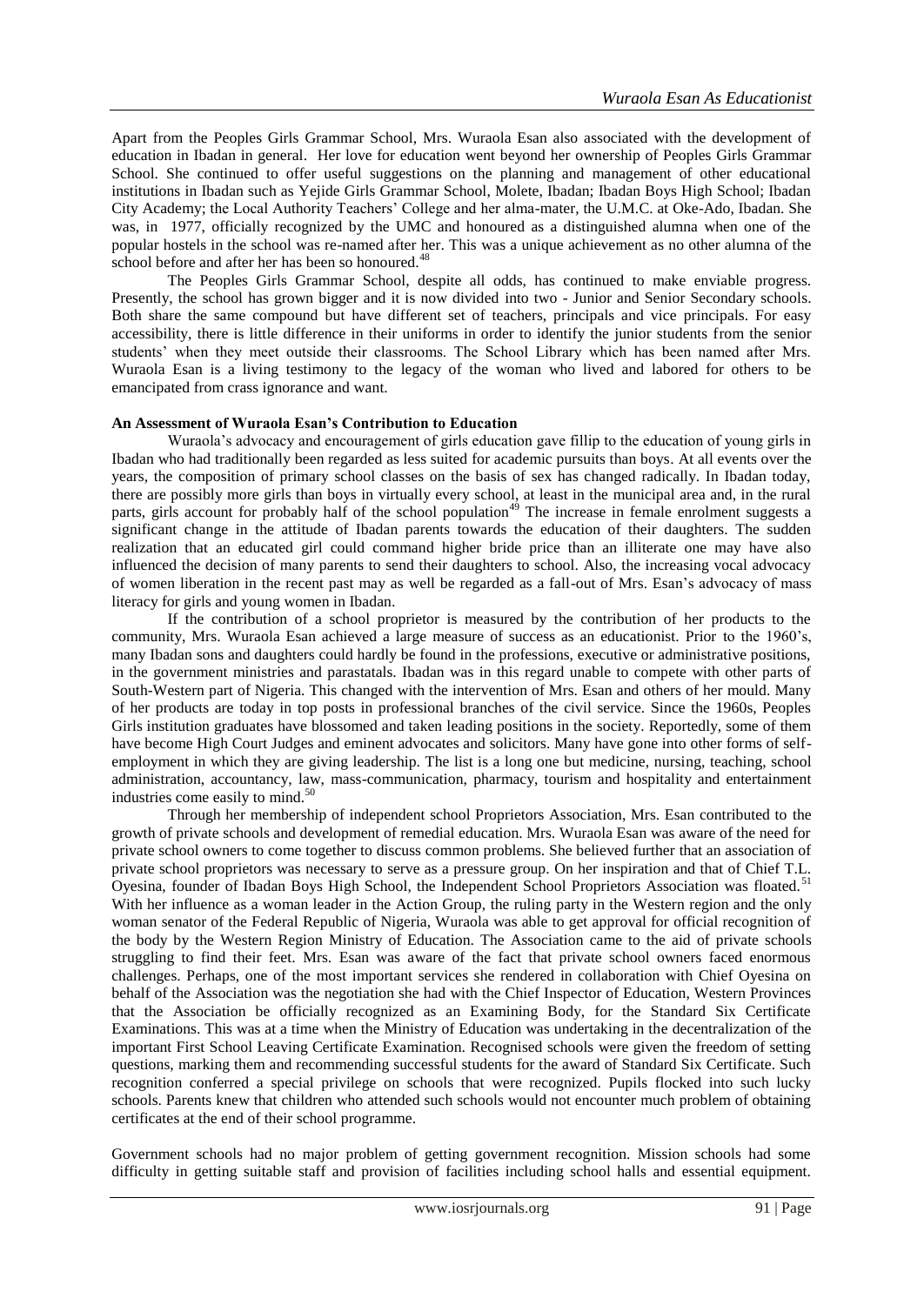Private schools, too, desired such enviable status as possessed by the recognized schools.<sup>52</sup> This was where Mrs. Esan"s successful intervention was most helpful and rewarding.

Mrs. Esan"s courage, commitment, struggles and achievements contributed in no mean measure to the growth and expansion of private school establishments in Nigeria.<sup>53</sup> She successfully demonstrated that there was merit in the establishment of private schools. Many Nigerians who shared her joy, excitement, enthusiasm, and who were equally interested in helping those boys and girls who could not get admission into the so-called recognized schools decided to run similar schools. Many of them were encouraged and inspired by the efforts of people like Mrs. Esan. A story of her failure could have created doubts in the minds of those sitting on the fence as regards the wisdom of establishing private schools on their own. Interested educationists started inundating the Department of Education with requests for the opening of private schools with the objective, "to diffuse scholarship among those who for some reasons can no longer attend a day school".<sup>54</sup> University Evening classes were established in Lagos; from Ijebu-Igbo came an application from one Mr. (later Professor) S.O. Awokoya to the Chief Inspector of Education requesting if he could be permitted to establish a school for those "junior teachers and workers in Ijebu-Igbo, people whose education has been cut short earlier than they desired".<sup>55</sup> In 1949, Canon I.G.A. Jadesimi also requested for permission to open an Evening Class in Ijebu-Ode. In 1963, Mr. J.S. Ogunlesi and his wife opened Olowu Educational Services which gave birth to Ibadan Children Home School which Mrs. Ogunlesi managed for many years in Ibadan while Rev. Canon, (later Archdeacon) Emmanuel Oladipupo Alayande of the Ibadan Grammar School fame established the Ibadan Evening Tutorial Classes to provide remedial education for those who would have otherwise been denied the benefit of further education.<sup>56</sup> Thus, Mrs. Wuraola Esan wittingly and unwittingly helped to provide remedial education for those less priviledged Nigerians who could not gain admission into the regular school system to fulfil their life ambition of acquiring further education.

Mrs. Esan also encouraged and promoted the institution of day students. We have already seen from the above that Wuraola was often reluctant to send students out of her school for inability to pay school fees. Although, she admitted students who could not afford the school fees, majority of her students came from homes in the lower middle socio-economic groupings. This meant that many could not afford to pay the necessary school fees. It was to help such parents with low incomes that Mrs. Wuraola Esan encouraged the institution of Day students. Such students could be fed at home and help their parents after school hours. Thus, boarding facilities were limited as many of the students population came to school from their homes.

Furthermore, Mrs. Wuraola Esan championed the cause for the provision of literacy opportunities for adult women who had missed formal education when they were young. She ran adult education classes for hundreds of market women in places like Ayeye, Aremo, Ogunpa, Dugbe. Thus, she helped in turning their lives around as many could now read, write and count in hundreds.<sup>57</sup> It is important to note that many of such women later became her political foot-soldiers when she found herself actively engaged in the partisan politics of the First Republic. This may also have helped her in the effective and successful mobilization of women whilst she reigned as the new Iyalode (women leader) of Ibadan.

She also contributed her own quota to Nigerian educational reforms. One of the defects of the Nigerian educational system is that it places more emphasis on theory at the expense of the acquisition of practical knowledge. This often leads to rural-urban migrations, unemployment and the attendant social vices. Mrs. Wuraola was quick to identify these defects and attendant socio-economic challenges facing the youths. According to her:

> *Our manpower wastage is very high because of the wrong education given to our children. After their graduation, they rush to our urban centres to look for white collar jobs that are not easy to get: our system of education is totally faulty. That is why we have so many people rushing to cities like Ibadan, Enugu and Lagos, the federal capital territory to find work.<sup>87</sup>*

Her anti-dote to this problem could be found in the curriculum she designed for her school which emphasized vocational/technical skills. Her liberal curriculum gave her products the opportunity to have alternative choices. Those who appeared to have the necessary abilities for rigorous academic pursuit had the priviledge of acquiring technical/vocational education which lays emphasis on life-skills. Thus, before the 6-3-3-4 programme of education was introduced into the Nigerian School Curriculum in the late 1980s, Mrs. Esan was already practising it in her own school, although on a modest scale.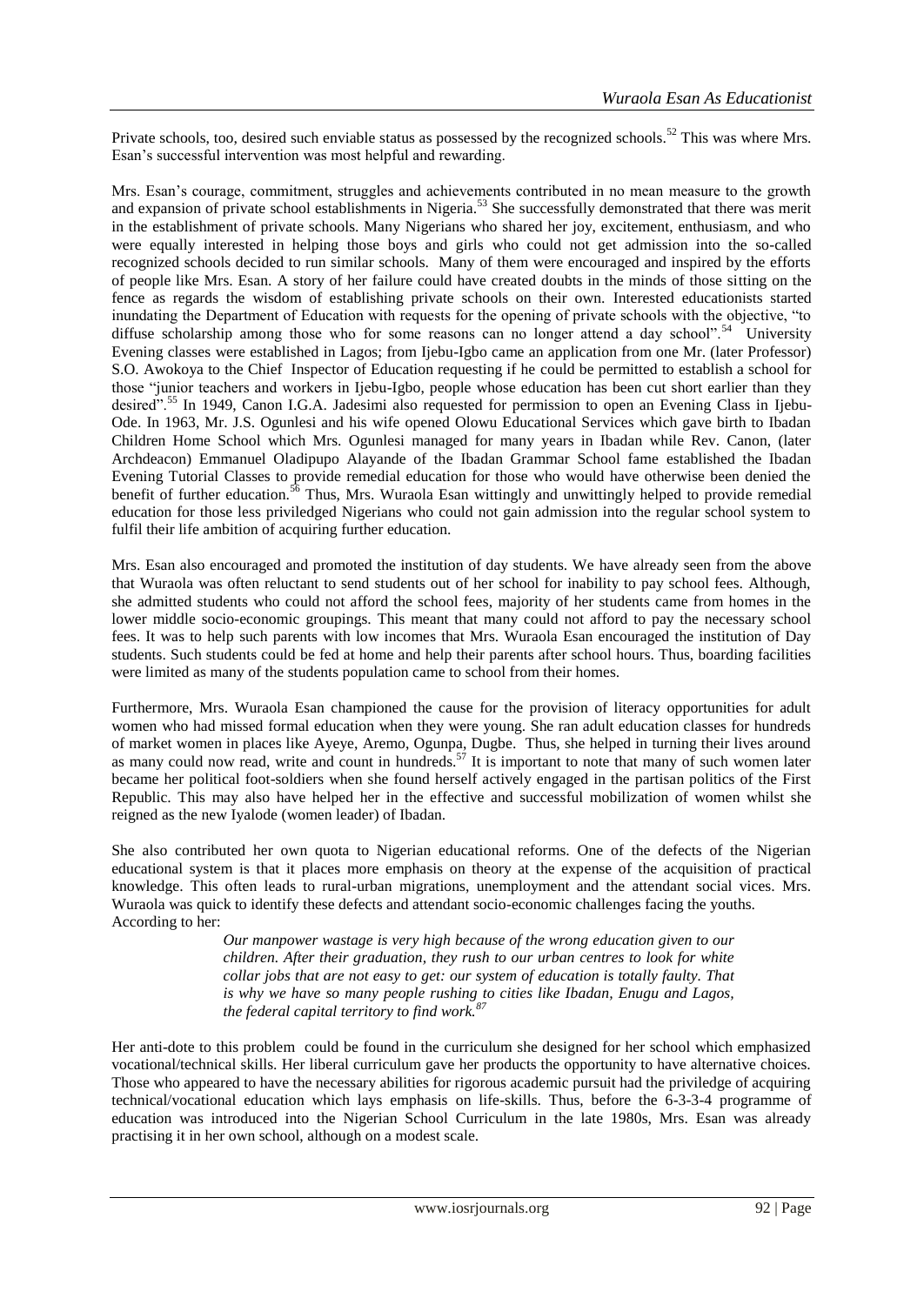Mrs. Esan"s contribution to science education is no less important. She and her daughter, Yetunde Omisade not only made a great impact on the teaching of science in the Peoples Girls Grammar School, but also encouraged many girls to study science subjects. Mrs. Esan reportedly believed that science education was basic to success in any human endeavour and that science was the pivot around which the greatness of any nation depended. $\dot{\cdot}$ She was, perhaps, not unaware of the advancement made in the sciences and technology by great nations like Russia, Japan, Germany and the USA. She believed that for Ibadan and in fact, Nigeria as a whole to be great, Science subjects must be encouraged right from secondary school level. This explains why she introduced the teaching of the sciences in her school in the 1970s.

Mrs. Esan"s commitment to and encouragement of Science has produced many Science graduates for Ibadan in particular and the Nigerian nation in general. A few of these include Dr. Sola Idowu, a medical doctor, Adeola Akisemolu, A Microbiologist and Mrs. Afuwape a botanist, among several others.<sup>60</sup>

As discussed above, Wuraola contributed in her own little way to educational administration, planning and management. It is true that her exposure to formal education was little compared to the standard of today. But she would surprise many of today"s holders of Bachelor degree certificates in Educational administration by her knowledge and depth in learning. In recognition of the need to have a regular pool into her secondary school section, she established Nursery and Primary schools where Arithmetic, English and Civic education were taught. At the end of the elementary education, the best students were selected for admission into the secondary school. The above was the background to the establishment of Dorcas Memorial Nursery and Primary school which served as feeders for the secondary modern school and later Peoples Girls Grammar School.

#### **III. Conclusion**

It is clear beyond doubt from the foregoing that Mrs. Wuraola was an uncommon school proprietor, teacher and, manager, whose activities brought positive changes to Ibadan and Peoples Girls Institutions in Ibadan. Her initiatives and sacrifices were aimed at promoting the education of girls, thus liberating the womenfolk from ignorance and societal discrimination and, transform the perception of the Ibadan to education of girls at the grassroots. However, she was not a lone ranger in the difficult task of realizing her ambition she acquired the services of other patriotic men and women who complemented her efforts for the task of uplifting the status of women in Ibadan. She impacted positively on the growth and development of vocational, technical and commercial education in Nigeria. She was a visionary woman with ideas and ideals which others helped her to translate to reality. She enjoyed the cooperation, loyalty and support of her equally reliable female teachers and the sympathetic support of government officials of the time. But this was not achieved without a cost to her marriage. However, she accomplished her mission.

#### **Notes and References**

- [1]. Of these children, Wuraola"s mother had four, three females and one male. Among her half-brothers and sisters were Pa Joseph Adeyemi Ojo, a Veteran teacher and footballer of King's College, Lagos, Chief E.A. Ade-Ojo, Lawyer and former Director of Texaco Oil (Nigeria) Limited, Architect A.O. Ojo of Allied Architects, Madam Grace Adekambi Agbe and Adeola Akinbiyi.
- [2]. Yetunde Omisade and Jadesola Akande, A Brief History of Chief (Mrs.) Wuraola Esan" in Mojirayo Bello, (ed.) *A Souvenir Magazine of the 21 Year Anniversary of the Peoples Girls Grammar School*, Ibadan pp. 16-18.
- [3]. Ahmadu Sesay and Adetanwa Odebiyi (eds.), *Nigerian Women in Society and Development*, Ibadan: Dokun Publishing House, 1998, p. 17
- [4]. Ladipo Abimbola Sinat, "The Life and Times of Chief (Mrs.) Wuraola Adepeju Esan, The Iyalode of Ibadan", *Project Essay, Department of History and International Studies, Lagos State Unviersity,* Ojo, Lagos, p. 5
- [5]. "A Brief History of Chief (Mrs.) Wuraola Esan" in her *Funeral Ceremony Pamphlet*, (1985), p. 20
- [6]. National Archives Ibadan (N.A.I.) Ibadan Ministry of Education (IBMINED) 1/6 Volume 1: Akure Training Centre, 1927-1937.
- Mrs. Yetunde Omisade, "Biography of Chief (Mrs.) Wuraola Esan" (an unpublished manuscript (no date).
- [8]. J.F. Sokoya, "The Ideal Senior Tutor: Venerable Archdeacon S.A. Banjo" *The SACOBA: The Half-Yearly Newsletter of St. Andrews College Old Boys Association*, July, 1986, p. 25.
- [9]. Oral interview with Chief (Mrs.) Alice O. Longe, the Iya Ijo of CMS Church Aiyede, Ekiti, Aged 80+, retired school teacher and one of those closely acquainted with Mrs. Esan, at her residence, "Ibiyemi Pilgrims Solace", No. 7, Ibikunle Avenue, Bodija, Ibadan, 3/2/95.
- [10]. See Babs A. Fafunwa, *History of Education in Nigeria*, Ibadan: NPS Educational Publishers Ltd., 1974, reprinted 2004, p. 104.
- [11]. Oral Interview with Mrs. Alice O. Longe…
- [12]. See M.A. Adeyemi, "Peoples Girls Grammar School", Mojirayo Bello (ed.) *A Souvenir of Magazine of the 21 Year Anniversary of the Peoples Girls Grammar School*, Ibadan, 1986.
- [13]. T.V. Aderinola and E.A. Alayande, "Education in Ibadan", in *IBADAN*, Zaria: Gaskiya Corporation, December 1949.
- [14]. G.O. Ogunremi (ed.), *IBADAN: An Historical, Cultural and Socio-Economic Development of an African City*, Ibadan, Modelor Press, 1999, p. 415
- [15]. See NAI, *Annual Report* 1937.
- [16]. Toyin Falola, *Politics and Economy in Ibadan, 1893 – 1945*, Ibadan: Modelor Publishers, 1989, p. 263.
- [17]. NAI, CSO (26) Oyoprof, Annual Report., 1941, p. 9
- [18]. NAI, CSO (26) Oyoprof, Annual Report., 1941, p. 9
- [19]. NAI, CSO (26) Oyoprof, Annual Report., 1941, p. 9